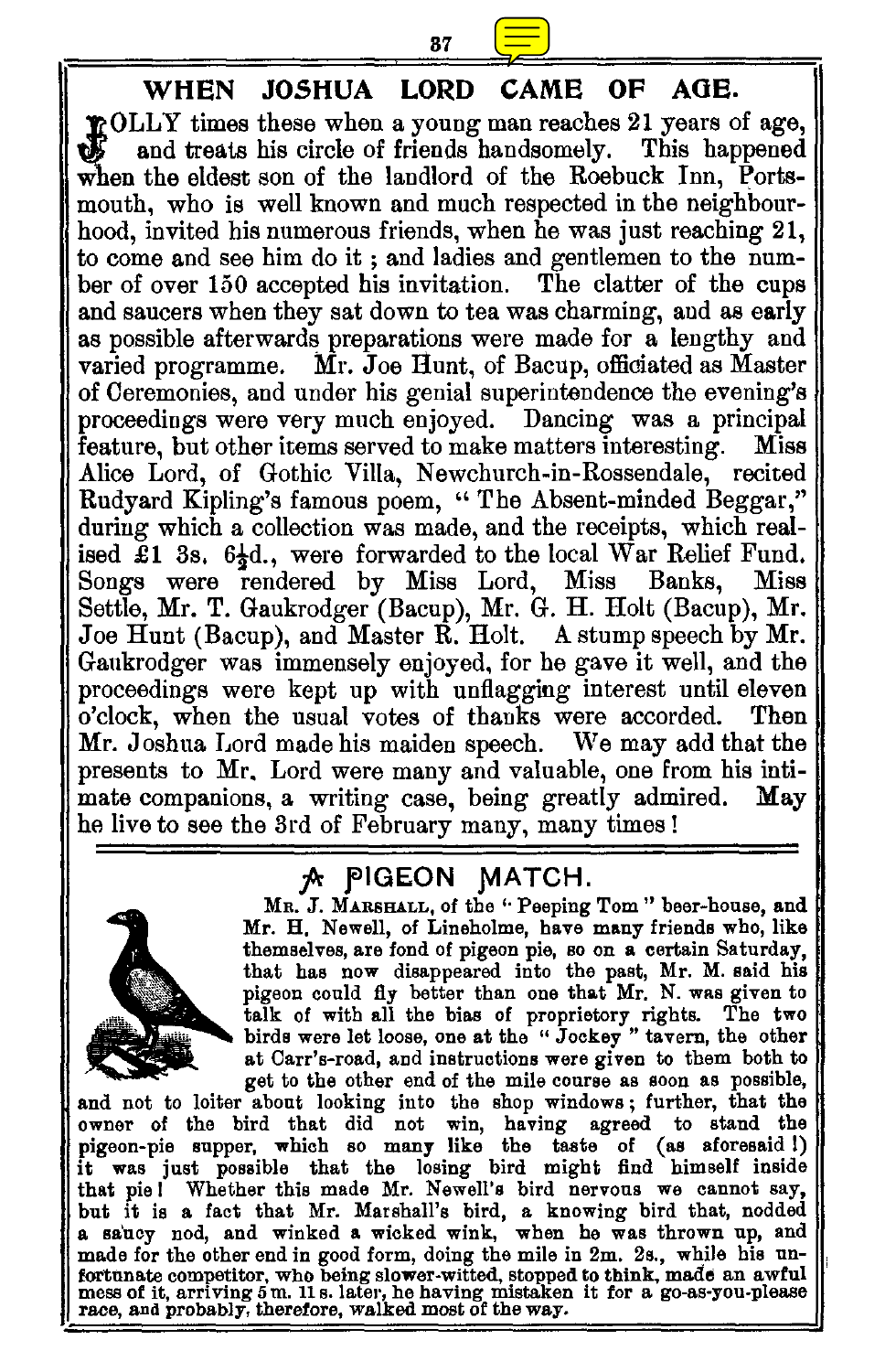

| MAY.           |           |                                                                                                                                                                                                        |  |
|----------------|-----------|--------------------------------------------------------------------------------------------------------------------------------------------------------------------------------------------------------|--|
| May. Year.     |           |                                                                                                                                                                                                        |  |
| 1              | 1856      | A steamer and pleasure boats put on Hollingworth Lake, by Mr.<br>James Sladen.                                                                                                                         |  |
| 1              | 1873      | Mr. Litchfield first opened his theatre in Salford, Todmorden.                                                                                                                                         |  |
| $\overline{2}$ | 1872      | Wm. Proctor, Brook-st., Todmorden, found drowned in Gaddens dam.                                                                                                                                       |  |
| 3              | 1869      | Cornholme Local Board held its first meeting. Dissolved 1875.                                                                                                                                          |  |
| 5              | 1874      | William Nuttall, Birchcliffe, died. He was the last but one who                                                                                                                                        |  |
|                |           | served in the Oldham Militia, under Captain Crossley.                                                                                                                                                  |  |
| ñ              | 1884      | Robert Crabtree, of Blackrock, was killed at Canteen shed by the<br>explosion of a steam cylinder.                                                                                                     |  |
| 7              | 1873      | Sale of the defunct Mechanics' Institution Library.                                                                                                                                                    |  |
| 10             | 1844      | "Abley Dawson" wheeled a wheelbarrow to Manchester and back                                                                                                                                            |  |
|                |           | from Todmorden, in 9 hours and 15 minutes.                                                                                                                                                             |  |
| 10             | 1860      | A public meeting was held in the Odd fellows' Hall, at which it<br>was resolved to adopt the Local Government Act, 1858.                                                                               |  |
| 11             | 1867      | Bursting of a pipe of oil whilst unloading at Waterside.                                                                                                                                               |  |
| 11             | 1881      | The Todmorden Local Board authorised the placing of a weighing<br>machine near the foot of the Old Church steps.                                                                                       |  |
| 12             | 1880      | Wm. Stansfield, grocer, Redwater-foot, drowned in Catholes dam.                                                                                                                                        |  |
| 13             | 1875      | Rodwell-end Chapel sold for £140 to Messrs. Stead Bros.                                                                                                                                                |  |
| 15             | 1878      | Tender for clearing-out the watercourse accepted by the Local<br>Board (Messrs. Frank Beckett & Co.'s, of Manchester, for £1,800).                                                                     |  |
| 16             | 1860      | S. Fielden, Esq., of Centre-vale, gave £1,500 towards the cost.<br>Meeting held at the White Horse Hotel, Hebden Bridge; resolved<br>to lay footpaths through the village, by voluntary subscriptions. |  |
| 16             | 1879      | The body of Ellen Atkinson, of Gauxholme, was taken out of the<br>Smithy-holme pool of the Rochdale canal.                                                                                             |  |
| 20             | 1862      | Hannah, wife of William Holden, Todmn., killed at Gorpley clough.                                                                                                                                      |  |
| 20             | 1864      | First sod cut of the Halifax Waterworks Extension Scheme.                                                                                                                                              |  |
| 23             | 1827      | James Shackleton murdered at The Greave, near Hebden Bridge.                                                                                                                                           |  |
| 23             | 1859      | Nicholson's joiner's shop, Myrtle-street, burnt down,                                                                                                                                                  |  |
| 23             | 1869      | The new school at Cross-stone first used as a Sunday school.                                                                                                                                           |  |
| 23             | 1867      | Alma Mill, Walsden, was sold to Messrs. Ormerod Bros. for £7,200.                                                                                                                                      |  |
| 25             | 1865      | John, eldest son of Joshua Fielden, Esq., of Stansfield Hall, aged<br>12 years, died from injuries received when at college, Lancaster.                                                                |  |
| 26             | 1875      | Local Board take rooms at the Town Hall, at £50 per annum.                                                                                                                                             |  |
| 26             | 1852      | Todmorden Botanical Society established.                                                                                                                                                               |  |
| 29             | 1849      | John Fielden, Esq., of Centre-vale, died, aged 65 years.                                                                                                                                               |  |
| 31             | 1900      | Mrs. Ormerod (Mayoress) cnt the first sod of the Todmorden Cor-<br>poration Waterworks at Gorpley.                                                                                                     |  |
| JUNE.          |           |                                                                                                                                                                                                        |  |
|                | June.Year |                                                                                                                                                                                                        |  |
| ı              | 1876      | The late Jno. Fielden, Esq., Dobroyd Castle, elected president of the<br>Todmorden Musical Society.                                                                                                    |  |
| 2              | 1896      | Letters Patent granted for the Incorporation of the Borough of                                                                                                                                         |  |

Todmorden. **2** 1886 Petition containing 2,400 signatures, praying for a charter of incorporation for Todmorden, was forwarded to London.

4 1891 Disastrous explosion and fire at the Cornholme Bobbin Works, and several people injured.

4 1831 The Taplin Memorial drinking fountain, Todmorden, unveiled.

- 5 1862 Masonic Hall opened. Banquet and meeting of Grand Lodge.<br>5 1862 Surveyor of Local Board submits estimates, £3,0206s., for foot; 5 1862 Surveyor of Local Board submits estimates, £3,020 6s., for footpath.<br>7 1876 Mr. T. Mitchell's tender for building workhouse accepted, £6,950.
- Mr. T. Mitchell's tender for building workhouse accepted, £6,950.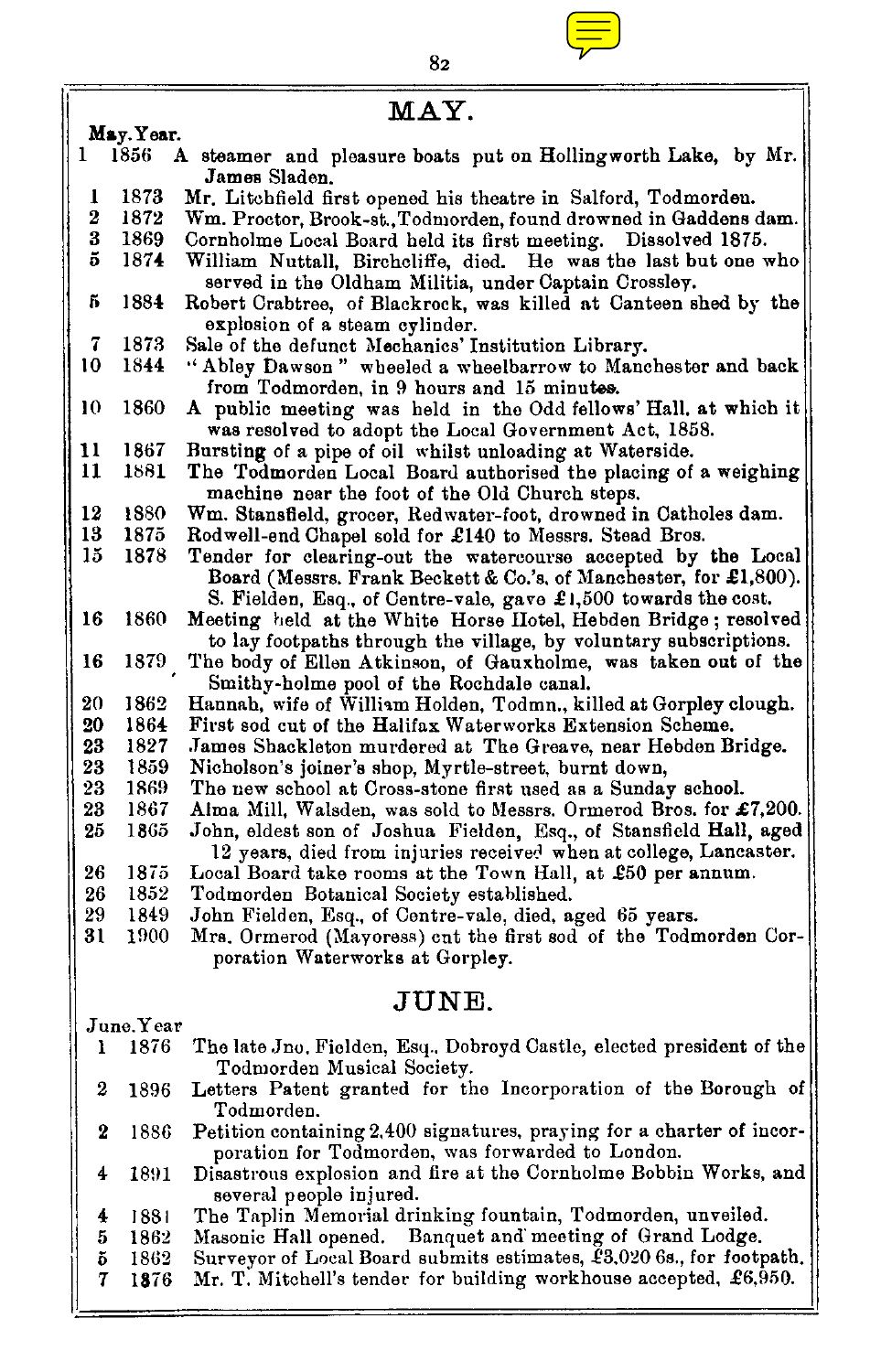## **WHEN A MAN DIES WITHOUT LEAVING A WILL, HOW IS HIS PROPERTY DIVIDED?**

*The /following are the Rules by which the Personal Estates of English Persons, and the Movable Estates of*  Scotch Persons dying without leaving a will, are distributed. No nearer relations are supposed to vist than those named. Where an asterisk (\*) is prefixed the regulation applies only to Scotland.

*It is to be observed that by the Intestates Estates Act* (53 and 54 *Yid. c.* 09) *a very important alteration has been*  made in the law as regards provisions for widows of men who die intestate, and without issue, after 1st September, 1890: it is *enacted that* if the real and personal estate together do not exceed £500, the whole is to go to the widow; if it exceeds  $£500$ , the widow is to have a charge on both proportionately for  $£500$ . The pro vision is to be in addition to her share of the residue. This *does not apply to Scotland* 

| If the Intestate die, leaving                                                                                | His representatives take in the proportion tollowing :—                                                                                                              |  |  |  |
|--------------------------------------------------------------------------------------------------------------|----------------------------------------------------------------------------------------------------------------------------------------------------------------------|--|--|--|
| Wife only, no blood relations                                                                                | Half to wife, other half to the Crown.                                                                                                                               |  |  |  |
| Wife, no near relations<br>                                                                                  | Half to wife, rest to next-of-kin in equal degree to<br>intestate, or their legal representatives.                                                                   |  |  |  |
|                                                                                                              | One-third to wife, rest to child or children; and if<br>children are dead, then to the representatives (that is,                                                     |  |  |  |
| Wife and child, or children, and children of a deceased,                                                     | their lineal descendants).                                                                                                                                           |  |  |  |
| child                                                                                                        | *One-third to wite; one-third to living children in equal<br>shares; one-third equally among living children per                                                     |  |  |  |
| Wife and father                                                                                              | capua and issue of dead children per stirpes.<br>Haif to wife, and half to father.<br>Half to wife, and half to mother.                                              |  |  |  |
| Wife and mother                                                                                              | *Haif to wife; one-sixth to mother, two-sixths to Crown                                                                                                              |  |  |  |
|                                                                                                              | failing kin.<br>Half to wife, one-fourth to living brother or sister, one-                                                                                           |  |  |  |
| Wife, brother, or sister and children of a deceased                                                          | fourth to deceased brother's or sister's children.                                                                                                                   |  |  |  |
| brother or sister                                                                                            | *Half to wife; one-sixth to urother, two-si. ths equally<br>among children of dead brother or sister.<br>Half to wife, $o_i$ e-fourth to mother, and other fourth to |  |  |  |
|                                                                                                              | nephews and nieces per stirpes.                                                                                                                                      |  |  |  |
| Wite, mother, nephews, and nieces                                                                            | *Half to wife; one-sixth to mother, two-sixths among<br>nephews and nieces per stirpes.                                                                              |  |  |  |
|                                                                                                              | Half to wife, residue to mother, brother, sisters, and                                                                                                               |  |  |  |
| Wife, mother, brothers, sisters, and nieces (children of,                                                    | nieces.                                                                                                                                                              |  |  |  |
| deceased brothers and sisters)                                                                               | *Half to wife; one-sixth to mother, two sixths among<br>the brothers and sisters (who take per capita), and                                                          |  |  |  |
|                                                                                                              | the nieces who take per stirpes                                                                                                                                      |  |  |  |
| No wife or child                                                                                             | All to next-of-kin and to eir legal representatives.<br>All children equally per capita, issue of deceased child-                                                    |  |  |  |
|                                                                                                              | ren per stirpes, no difference between children of                                                                                                                   |  |  |  |
| Children by one or more wives and the issue of deceased<br>children                                          | different wives.<br>*One-half equally amongst all living children, the other                                                                                         |  |  |  |
|                                                                                                              | half equally amongst living children per capita, and<br>issue of dead children per starpes                                                                           |  |  |  |
| Husband and children<br>$\ddot{\phantom{a}}$                                                                 | Whole to husband.                                                                                                                                                    |  |  |  |
| Mother, but no wife, child, father,<br>brother, sister,                                                      | The whole to mother.<br>*One-third to mother; two-thirds to the Crown failing                                                                                        |  |  |  |
| nephew, or niece<br>                                                                                         | kin.                                                                                                                                                                 |  |  |  |
| Mother and brother                                                                                           | Equally.<br>*Mother one-third , brother two-thirds.                                                                                                                  |  |  |  |
| Mother, and brothers and sisters<br>                                                                         | Whole to them equally.<br>*Mother one-third; brothers and sisters two-thirds                                                                                         |  |  |  |
|                                                                                                              | equally per ca ita.<br>Whole to father.                                                                                                                              |  |  |  |
| Father, and brothers and sisters<br>                                                                         | *One-half to tather, the other half equally amongst<br>brothers and si-ters per capita                                                                               |  |  |  |
|                                                                                                              | Half to child, half to grandchild, who takes by repre-                                                                                                               |  |  |  |
| Child and grandchild by deceased child                                                                       | sentation.<br>*Three-fourths to child, one-fourth to grandchild.                                                                                                     |  |  |  |
| If no child, children, or representatives of them.                                                           | All to next-of-kin in equal degree to intestate.                                                                                                                     |  |  |  |
| Brother or sister, and children of a deceased brother or                                                     | Half to brother or sister per capita, half to children of                                                                                                            |  |  |  |
| sister<br>$\ddot{\phantom{0}}$<br>$\cdot$ .<br>$\ddot{\phantom{0}}$<br><br>Brother and grandfather           | deceased brother or sister per stirpes.<br>Whole to brother.                                                                                                         |  |  |  |
| Brother's grantls n, and brother or sister's daughter                                                        | All to daughter                                                                                                                                                      |  |  |  |
| Brother and two aunts<br>$\cdot$ .<br>$\cdot$<br><br>                                                        | All to brother.                                                                                                                                                      |  |  |  |
| Brother and wife<br>٠.<br><br>٠.<br><br>Grandfather, no nearer relation                                      | Halt to brother, half to wife.<br>All to grandfather.                                                                                                                |  |  |  |
| <br><br><br>Father's father, and mother's mother<br><br>                                                     | Equally to both.                                                                                                                                                     |  |  |  |
| Grandmother, uncle, or aunt<br><br>٠.                                                                        | All to grandmother.<br>*All to uncle or aunt if paternal,                                                                                                            |  |  |  |
| Uncle, and deceased uncle's child<br><br><br>                                                                | All to uncle.                                                                                                                                                        |  |  |  |
| Uncle by mother's side, and deceased uncle or aunt's J                                                       | All to uncle.                                                                                                                                                        |  |  |  |
| chıld                                                                                                        | *Child of deceased paternal uncle or aunt takes in ex-<br>clusion of maternal uncle.                                                                                 |  |  |  |
| Two aunts, nephew, and niece<br>$\ddot{\phantom{a}}$<br>$\bullet$ $\bullet$<br>                              | Equally to all.                                                                                                                                                      |  |  |  |
| Uncle's or aunt's children, and brother's or sister's                                                        | *Nephew and niece.<br>Equally to all.                                                                                                                                |  |  |  |
| grandchildren<br>$\bullet$<br>.,<br>                                                                         | "Brother's or sister's grandchildren.                                                                                                                                |  |  |  |
| Nephew by brother, and nephew by half-sister<br>$\ddotsc$<br>$\ddot{\phantom{0}}$                            | Equally per capita.                                                                                                                                                  |  |  |  |
| Nephew by becaused brother, and nephews and nieces {<br>Nephew by decessed brother, and nephews and nieces { | *All to net hew by brother.<br>Each in equal shares <i>per capita</i> , and not <i>per stirpes</i> .                                                                 |  |  |  |
| *The same.                                                                                                   |                                                                                                                                                                      |  |  |  |
|                                                                                                              | NOTE.-Per capita, that is, taking individually and not by representation. Fer stirpes, that is, through descent                                                      |  |  |  |
| and not in their own rights.                                                                                 |                                                                                                                                                                      |  |  |  |